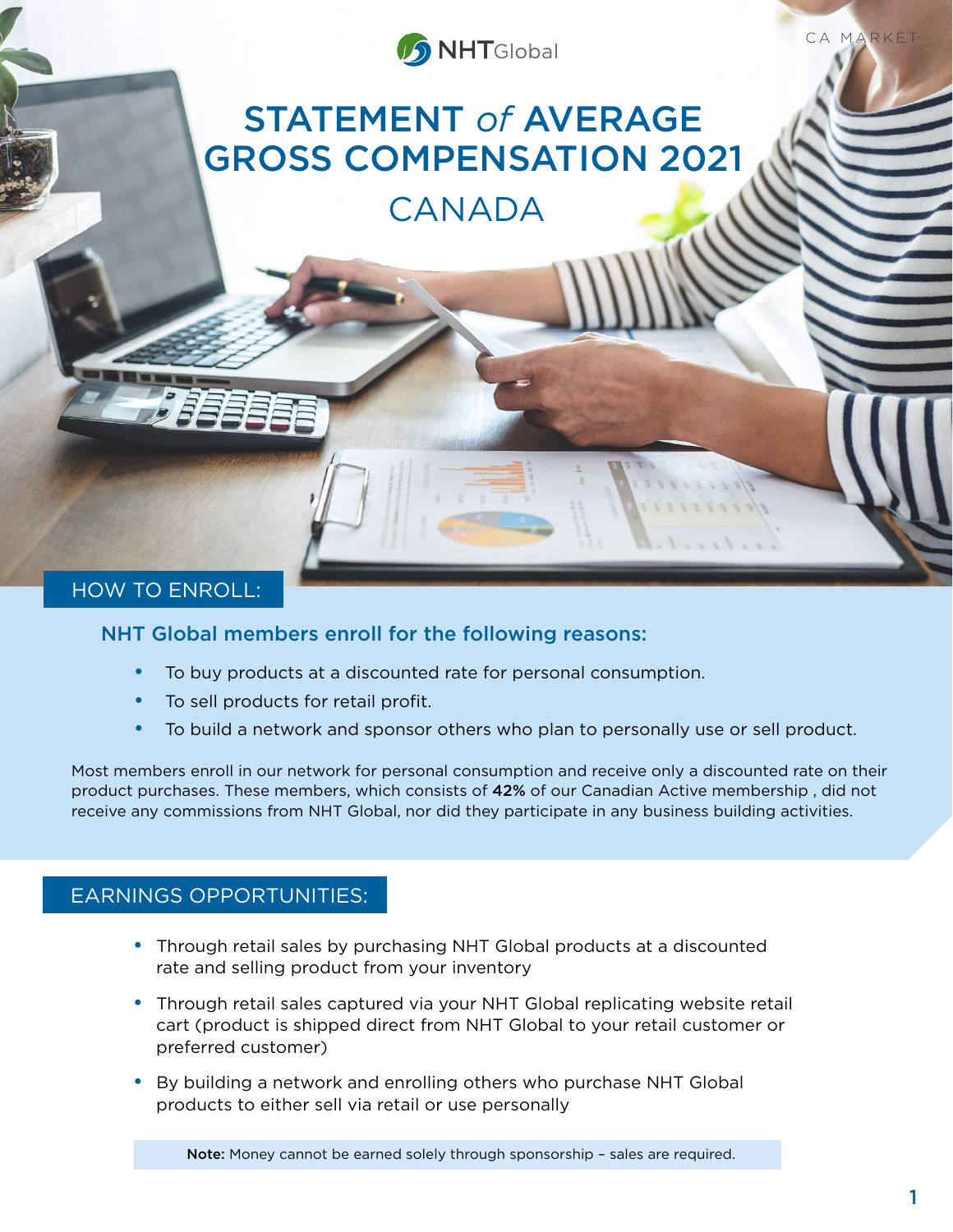- Most members enroll to receive a discount on NHT Global product purchases, however, NHT Global does pay one of the highest commission rates in the industry.
- During 2021, 84% of our active CA members who worked on building a business with NHT Global earned a commission and 16% did not earn any form of compensation.
- In addition to any retail profit, of those who received commissions from NHT Global, approximately:
	- 70% earned an average of \$239 in total annual commissions
	- 10% earned between \$1,000 and \$5000 in total annual commissions with the average total commission of \$2,193.
	- 2% earned between \$5,000 and \$10,000 in total annual commissions with the average total commission of \$6,308.
	- 4 people earned between \$10,000 and \$25,000 in total annual commissions.
	- Less than 1%, or 2 people, earned more than \$100,000 in total annual commissions.

Note: The earning amounts listed above do not include expenses incurred by a distributor to operate and promote his/her NHT Global business, which can vary widely. When calculating net earnings, a distributor should factor in business-related expenses such as product samples, travel costs, training, business/office supplies, advertising expenses, communication services such as internet and phone, event related costs, commission related expenses, and miscellaneous expenses.

# MORE ABOUT THE BUSINESS:

- Most people start their NHT Global business by selling to their personal network of friends and family because they believe in the value and benefits of the products. By referring these people to NHT Global products, they themselves are able to make a little extra money.
- Members appreciate the freedom and flexibility of choosing how and when to work.
- Building a successful NHT Global network takes hard work and time.
- Like all businesses, some members will succeed, while some will not.
- Members enjoy free initial enrollment and there are no ongoing required product purchases.
- Through NHT Global's Preferred Customer Program, preferred customers can purchase products at a 25% discount. Preferred Customers are not eligible to participate in the NHT Global Compensation Plan and are not permitted to sell NHT Global products, earn commissions, or build a team.